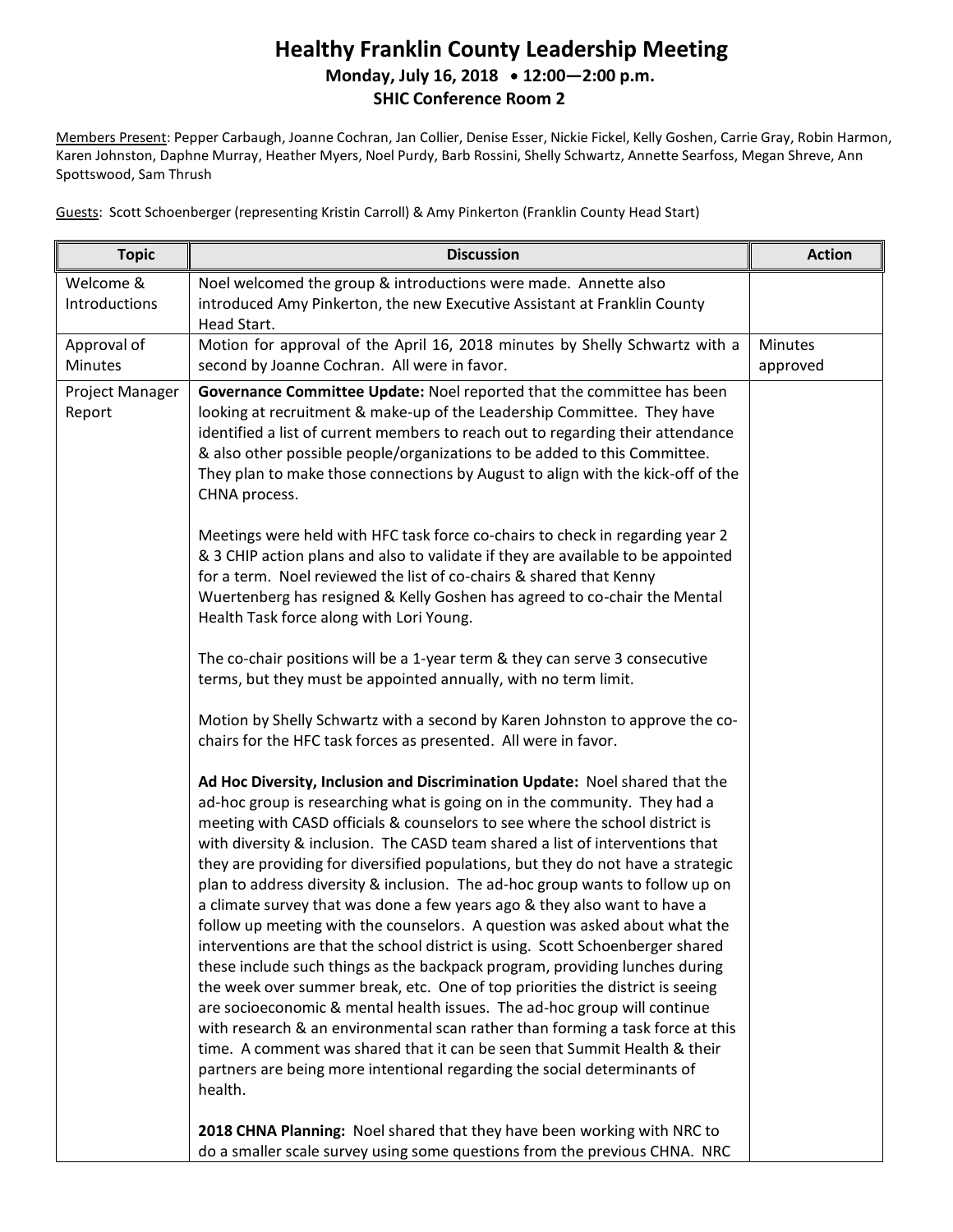**Monday, July 16, 2018 12:00—2:00 p.m.**

| <b>Topic</b>                 | <b>Discussion</b>                                                                                                                                                                                                                                                                                                                                                                                                                                                                                                                                                                                                                                                                                                                                                                                                                                                                                                                                                                                                                                                                                                                                                                                                 | <b>Action</b>                                                  |
|------------------------------|-------------------------------------------------------------------------------------------------------------------------------------------------------------------------------------------------------------------------------------------------------------------------------------------------------------------------------------------------------------------------------------------------------------------------------------------------------------------------------------------------------------------------------------------------------------------------------------------------------------------------------------------------------------------------------------------------------------------------------------------------------------------------------------------------------------------------------------------------------------------------------------------------------------------------------------------------------------------------------------------------------------------------------------------------------------------------------------------------------------------------------------------------------------------------------------------------------------------|----------------------------------------------------------------|
|                              | has presented an overview of data, but there are still additional questions to<br>be addressed with them. Conversations have started with Berwood Yost of<br>Franklin & Marshall & hope to have a meeting scheduled for the 3 <sup>rd</sup> Monday in<br>August to start communication with Berwood. Berwood will be looking at NRC<br>data & we will be talking with our partners about the process.                                                                                                                                                                                                                                                                                                                                                                                                                                                                                                                                                                                                                                                                                                                                                                                                             | All-tentatively<br>mark calendars<br>for Monday,<br>8/20 for a |
|                              | Ann shared with the group that they are doing fantastic work here in Franklin<br>County, both individually & collectively. Ann shared a few slides on preparing<br>for the upcoming CHNA process. Ann also shared a copy of Alaska's health<br>impact pyramid & encouraged the group to keep the health impact pyramid in<br>mind when planning interventions. Ann shared several examples of<br>interventions & the group discussed if they were effective, had limited<br>effectiveness, or not effective. Ann shared an opportunity she, representing<br>Summit Health, recently had to present at a Congressional Listening Session<br>addressing food insecurity. At the session, she shared a video about people<br>from the Towers in Chambersburg & the work happening there, along with<br>presenting messages on Inspiring Hope, antecedents and anchors of poverty &<br>the transportation iceberg. Ann also encouraged the group to think about<br>where they stand in their work with policy.                                                                                                                                                                                                        | possible CHNA<br>planning<br>meeting (more<br>details later)   |
|                              | Inspiring Hope for a Bright Future & Public Health Training 101: Noel<br>reviewed the evaluation summary data handout for both events. Attendees<br>shared that they did learn from both programs. There was good feedback on<br>the poverty simulation & it helped reinforce what was taught. Attendees at<br>the events included many of our partners, Summit Health, Franklin County<br>government, and education (LPN & early childhood). There was not much<br>participation from the school districts at the Public Health training, but it was<br>shared that the school districts have done some education on this previously.<br>Noel said a follow up meeting is planned with the mid-Atlantic Public Health<br>group & they hope to do more training in the future.<br>HFC Scorecards and CHIP Year 3: Noel reported that they are still collecting                                                                                                                                                                                                                                                                                                                                                    |                                                                |
|                              | data & are meeting with task forces/work groups to talk about year 3 of CHIP.                                                                                                                                                                                                                                                                                                                                                                                                                                                                                                                                                                                                                                                                                                                                                                                                                                                                                                                                                                                                                                                                                                                                     |                                                                |
| <b>Task Force</b><br>Reports | <b>Nutrition:</b> Karen shared that they continued with year 2 goals & they have<br>different strategies & programs they are using. The task force is looking at<br>what they want to continue with year 3 & what changes can be made to have a<br>bigger impact. It was a tough year in that some members of the task force left<br>the team which impacted some of their programs. They are taking a look at<br>what would be more effective with some of their programs & also what they<br>can do within the school systems. They continue work with CASD & TASD on<br>wellness policies & have a good relationship there, so they will grow the<br>programs there & then try to move to other districts. There is support on<br>expanding the community gardens. For the backpack program, they are<br>looking at how to get healthier food into them. The task force is exploring<br>cafeterias, both in the schools & work place. Nickie shared that they are<br>looking at the health impact pyramid & social determinants of health to see<br>how they can have a bigger impact in year 3. They may look at churches & see<br>how they can make impact through their food pantries, church picnics, etc. |                                                                |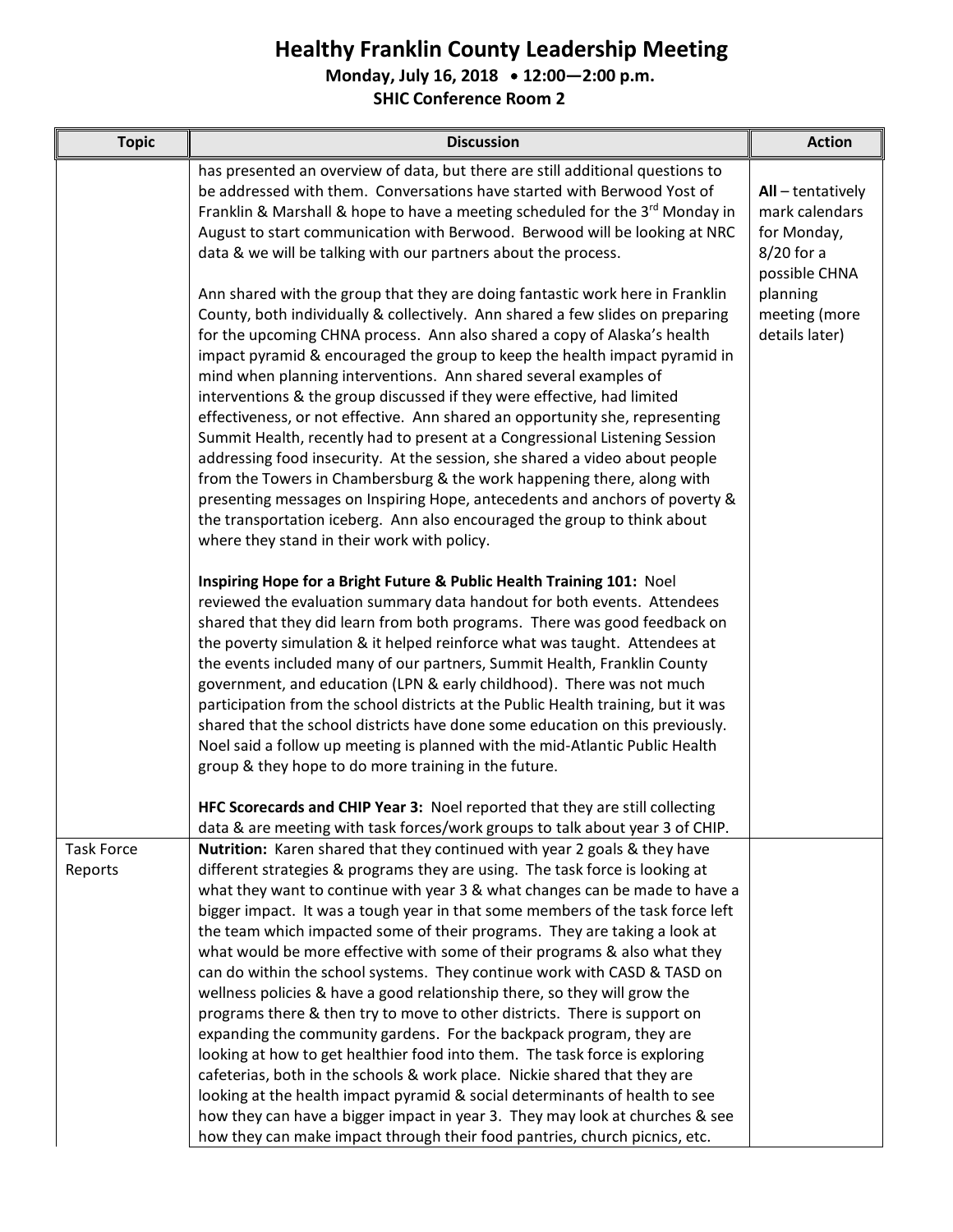**Monday, July 16, 2018 12:00—2:00 p.m.**

| <b>Topic</b> | <b>Discussion</b>                                                                                                                                                                                                                                                                                                                                                                                                                                                                                                                                                                                                                                                                                                                                                                                                                                                                             | <b>Action</b> |
|--------------|-----------------------------------------------------------------------------------------------------------------------------------------------------------------------------------------------------------------------------------------------------------------------------------------------------------------------------------------------------------------------------------------------------------------------------------------------------------------------------------------------------------------------------------------------------------------------------------------------------------------------------------------------------------------------------------------------------------------------------------------------------------------------------------------------------------------------------------------------------------------------------------------------|---------------|
|              | Mental Health: Kelly shared that they need to restructure the task force to<br>include more mental health representation. The task force discussed<br>screening for depression at primary care providers, but there is currently a<br>waiting list for getting help so screening is not doable at this time. The<br>depression work group chair is no longer able to lead, but the Mental Health<br>Association still held a conference. She reported that the adolescent work<br>group is looking for members. The Suicide Prevention Coalition reported that                                                                                                                                                                                                                                                                                                                                |               |
|              | over 500 people received QPR training, online & face-to-face.                                                                                                                                                                                                                                                                                                                                                                                                                                                                                                                                                                                                                                                                                                                                                                                                                                 |               |
|              | Access to Care: Joanne shared that the task force accomplished all goals but<br>one in year 2. Highlights of the year:<br>• The clinic is becoming successful & may expand to include a dental<br>program.<br>• Keystone hired 16 new providers & Summit Health hired 5 with 4 or 5<br>psychiatrists coming this year.<br>• Keystone & Summit Health are strengthening their care management<br>programs.<br>• Task force is working at having RNs & LPNs working at top of their level.<br>• Reduced waiting list<br>• Navigator program was the most successful year to date.<br>• Still working on issues related to transportation.<br>• Have had good discussion with non-Keystone/Summit Health task force<br>members on what they are doing within their organizations regarding<br>access to care.<br>• The task force's newest goals will include early intervention with Head       |               |
|              | Start.<br>Daphne shared about community health workers & the fact that they are not<br>always medical in nature, but they can go along side community members &<br>help them navigate the system & make sure their needs are met. They started<br>exploring using community health workers with the first one being under a<br>Summit Endowment grant. Two programs are active now -- one at the Towers<br>to assess the needs of residents & the other is geared toward diabetics to work<br>with them to reduce hemoglobin levels below 9. The community seems<br>receptive of these workers. These programs are currently funded through a<br>Summit Endowment grant. It was suggested that perhaps we need a volunteer<br>agency/board in this community to help with connecting with those in our<br>community who need assistance navigating the system & making sure needs<br>are met. |               |
|              | Physical Activity: Sam shared copies of the GetFit Franklin County brochure<br>recently created by the Physical Activity Task Force, which was funded by a<br>grant through the Franklin County Commissioners. Sam highlighted the<br>walking routes noted in the brochure. Heather noted that the community<br>engagement work group discussed the pros/cons of physical activity<br>prescriptions, and a "prescription" was included in the brochure with a "clip &<br>mail" portion that people are encouraged to fill out & return. It was reported<br>that the Walking Parties were taking up a lot of the work group's time & they<br>tried using volunteers for those with some success, so this is on hold for now &<br>they are looking at future direction & if/how to be involved in other walking                                                                                 |               |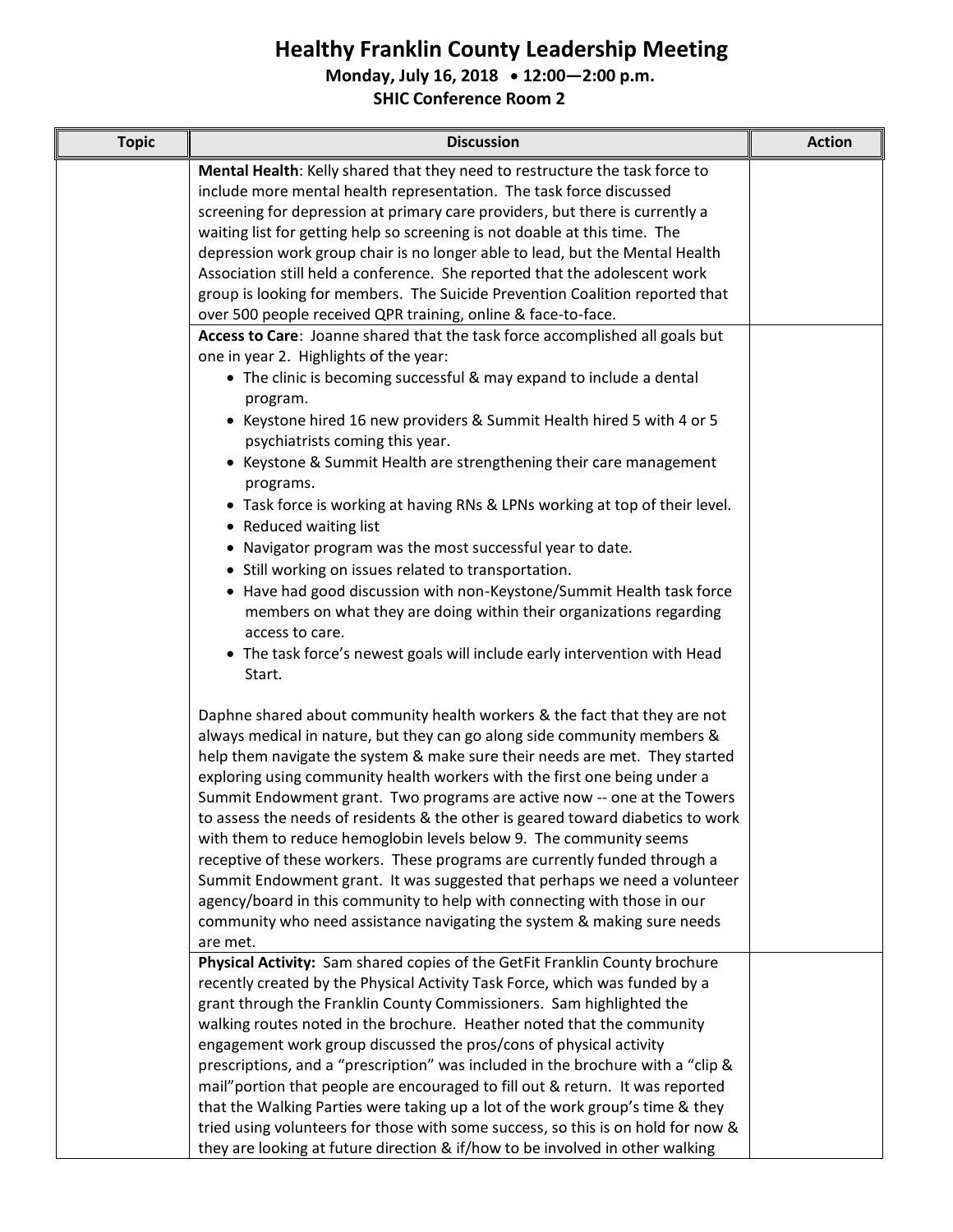**Monday, July 16, 2018 12:00—2:00 p.m.**

| <b>Topic</b>                                           | <b>Discussion</b>                                                                                                                                                                                                                                                                                                                                                                                                                                                                                                                                                                                                                                                                                                                                                                                                                                                                                                                                                                                                                                                                                                                                    | <b>Action</b>                                                                                        |
|--------------------------------------------------------|------------------------------------------------------------------------------------------------------------------------------------------------------------------------------------------------------------------------------------------------------------------------------------------------------------------------------------------------------------------------------------------------------------------------------------------------------------------------------------------------------------------------------------------------------------------------------------------------------------------------------------------------------------------------------------------------------------------------------------------------------------------------------------------------------------------------------------------------------------------------------------------------------------------------------------------------------------------------------------------------------------------------------------------------------------------------------------------------------------------------------------------------------|------------------------------------------------------------------------------------------------------|
|                                                        | programs within the community. For Built Environment, Sam shared that for<br>the past several months they have been working on a physical activity<br>webmapper, which is a website to see where you can do physical activity. The<br>plan is to have parks, trails, bike routes, membership gyms, etc on the<br>webmapper. The project is currently at the County's GIS department & they<br>hope to roll it out within the next 2-3 weeks. The webmapper will be located<br>at the County's website. The feasibility study for a bike library/share program<br>is complete, but liability insurance is a barrier. They are leaning toward a<br>library-type program & have talked with Summit Health about liability<br>insurance coverage, but they are not in a position to take it on. The task force<br>needs to decide who to approach regarding liability insurance, or if they can do<br>without liability insurance. It was suggested that the brochure be shared with<br>Stacy Yurko for Information & Referral posting.                                                                                                                  |                                                                                                      |
| Announcements<br>& Updates from<br><b>HFC Partners</b> | Summit Health: Barb encouraged the group to watch the "Who to Invade<br>Next" documentary which discusses various topics on what other countries are<br>doing better than the US. She also referred again to the Alaska health impact<br>pyramid diagram provided earlier in the meeting & asked that if organizations<br>have root cause data that they share the data with this group for the<br>upcoming CHNA.<br>Ann mentioned the CDC PreventT2 classes offered by Summit Health. Nickie<br>shared that they will be offering these classes at Antrim BIC Church. It was<br>advertised within that church & a retired nurse recruited several class<br>members from within the congregation.<br>Franklin County: Sam reported that Franklin County Planning released a<br>request for Tourism & Quality of Life Enhancement grant funding, which is due<br>at end of August & then will be presented to the review committee. Guidelines<br>are available on the County website.                                                                                                                                                                | All<br>organizations<br>share root cause<br>data that may<br>be helpful for<br>next CHNA<br>process. |
|                                                        | Greater Chambersburg Chamber Foundation: Robin shared that Leadership<br>Franklin County is for looking for projects. Let her know by July 21 if you have<br>any project ideas.<br><b>Practical Nursing Program:</b> The program is celebrating their 60 <sup>th</sup> year of<br>providing practical nursing education in Franklin County. Jan shared that there<br>will be public tours of their new building available & they are also still working<br>on their capital campaign & have reached two-thirds of their goal.<br>Head Start - Annette shared they've received Pre-K Counts funding which will<br>provide 5.5 hours of instruction/day. CASD will increase from seven to nine<br>classrooms this year. WASD received funding for five full-day classrooms.<br>GASD will have one new classroom this year, for a total of two. TASD will have<br>2 classrooms & FMSD one classroom.<br><b>SCCAP</b> - Megan shared that they are bringing in Dr. Al Condeluci who does<br>fantastic work on engaging disenfranchised people groups and the importance<br>of relationships with those we serve on September 18, for the annual banquet. | All to let Robin<br>know by July 21<br>of any project<br>ideas for<br>Leadership<br>Franklin County. |